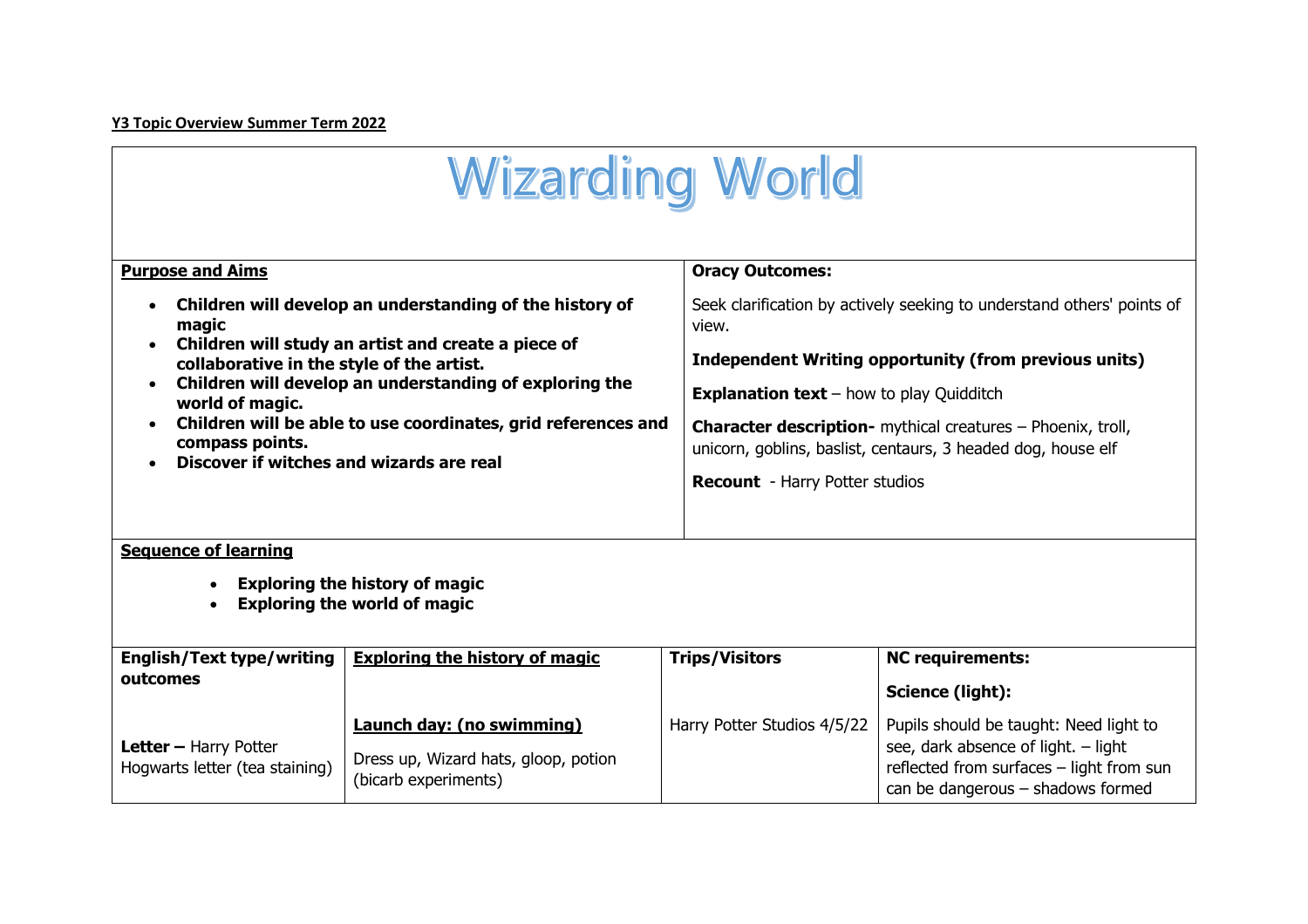| Expand letter to include                                   | Order dry ice                                                  | when light blocked $-$ changes in shadow                                                                                                     |
|------------------------------------------------------------|----------------------------------------------------------------|----------------------------------------------------------------------------------------------------------------------------------------------|
| information about different<br>subjects they will learn at | Smoke machine                                                  | size                                                                                                                                         |
| Hogwarts.                                                  | Design own house emblem                                        |                                                                                                                                              |
| <b>Explanation - how to play</b>                           | Floating candles (battery powered tea<br>lights, toilet roll.) | History - a local history study $*$ a<br>study over time tracing how several<br>aspects of national history are reflected                    |
| quidditch                                                  | Make wizard hat                                                | in the locality (this can go beyond 1066)                                                                                                    |
| Independent -                                              | <b>Science - light</b>                                         | * a study of an aspect of history or a site<br>dating from a period beyond 1066 that is<br>significant in the locality -Roman<br>Gloucester. |
| Character description -<br>mythical creature               |                                                                | *Britain's settlement by Anglo-Saxons                                                                                                        |
|                                                            | <b>History:</b>                                                | and Scots - Arthur and the round table.                                                                                                      |
| <b>Recount</b> - Harry Potter<br>studios                   | King Arthur/Merlin Sword in the stone -<br>round table         | <b>Ancient Greece</b> $-$ a study of Greek life<br>and achievements and their influence on                                                   |
|                                                            | Are witches/wizards real? - (Ancient<br>Roman/Greek)           | the western world.                                                                                                                           |
|                                                            | History of Gloucester - Roman                                  | <b>Music</b> - *play and perform in solo and                                                                                                 |
|                                                            |                                                                | ensemble contexts, using their voices and<br>playing musical instruments with                                                                |
|                                                            | <b>Music:</b>                                                  | increasing accuracy, fluency, control and                                                                                                    |
|                                                            | -Appraisal of music.                                           | expression * improvise and compose<br>music for a range of purposes using the                                                                |
|                                                            | - Show a picture & children create music                       | inter-related dimensions of music * listen                                                                                                   |
|                                                            | to accompany                                                   | with attention to detail and recall sounds                                                                                                   |
|                                                            |                                                                | with increasing aural memory                                                                                                                 |
|                                                            | Art:                                                           |                                                                                                                                              |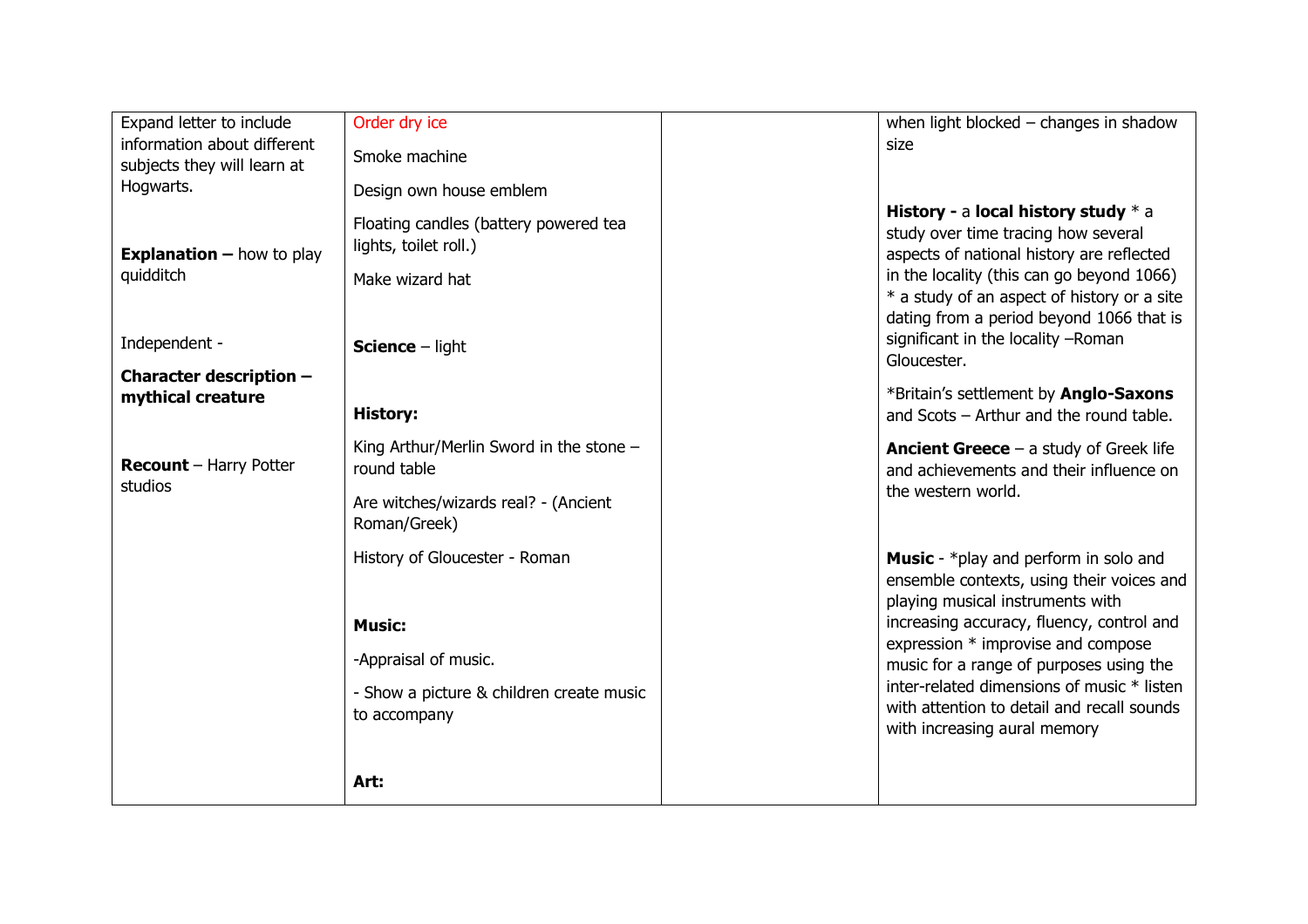| Chuck Close collaborative art for hall<br>display - Harry Potter characters               | Art - to create sketch books to record<br>their observations and use them to                                                                                                                                                                                       |
|-------------------------------------------------------------------------------------------|--------------------------------------------------------------------------------------------------------------------------------------------------------------------------------------------------------------------------------------------------------------------|
| Design and make wands.                                                                    | review and revisit ideas * to improve<br>their mastery of art and design                                                                                                                                                                                           |
| <b>Computing</b><br>Hour of code - Harry Potter                                           | techniques, including drawing, painting<br>and sculpture with a range of materials *<br>about great artists, architects and<br>designers in history.                                                                                                               |
| Cross curricular - digital art, garage<br>band, research mythical creatures               | <b>Computing</b> - use sequence, selection,                                                                                                                                                                                                                        |
| Create PPT - are wizards/ witches real?                                                   | and repetition in programs; work with<br>variables and various forms of input and<br>output. use sequence, selection, and                                                                                                                                          |
| Forest school: whittle a wand, cauldron<br>over open fire, build Hagrid's hut.            | repetition in programs; work with<br>variables and various forms of input and<br>output. Select, use and combine a variety<br>of software (including internet services)                                                                                            |
| $PE - Quidditch - team sport developing$<br>throwing and catching skills and<br>defending | on a range of digital devices to design<br>and create a range of programs, systems<br>and content that accomplish given goals,<br>including collecting, analysing, evaluating<br>and presenting data and information.                                              |
|                                                                                           | <b>PE</b> - use running, jumping, throwing and<br>catching in isolation and in combination *<br>play competitive games, modified where<br>appropriate. and apply basic principles<br>suitable for attacking and defending.<br>Take part in outdoor and adventurous |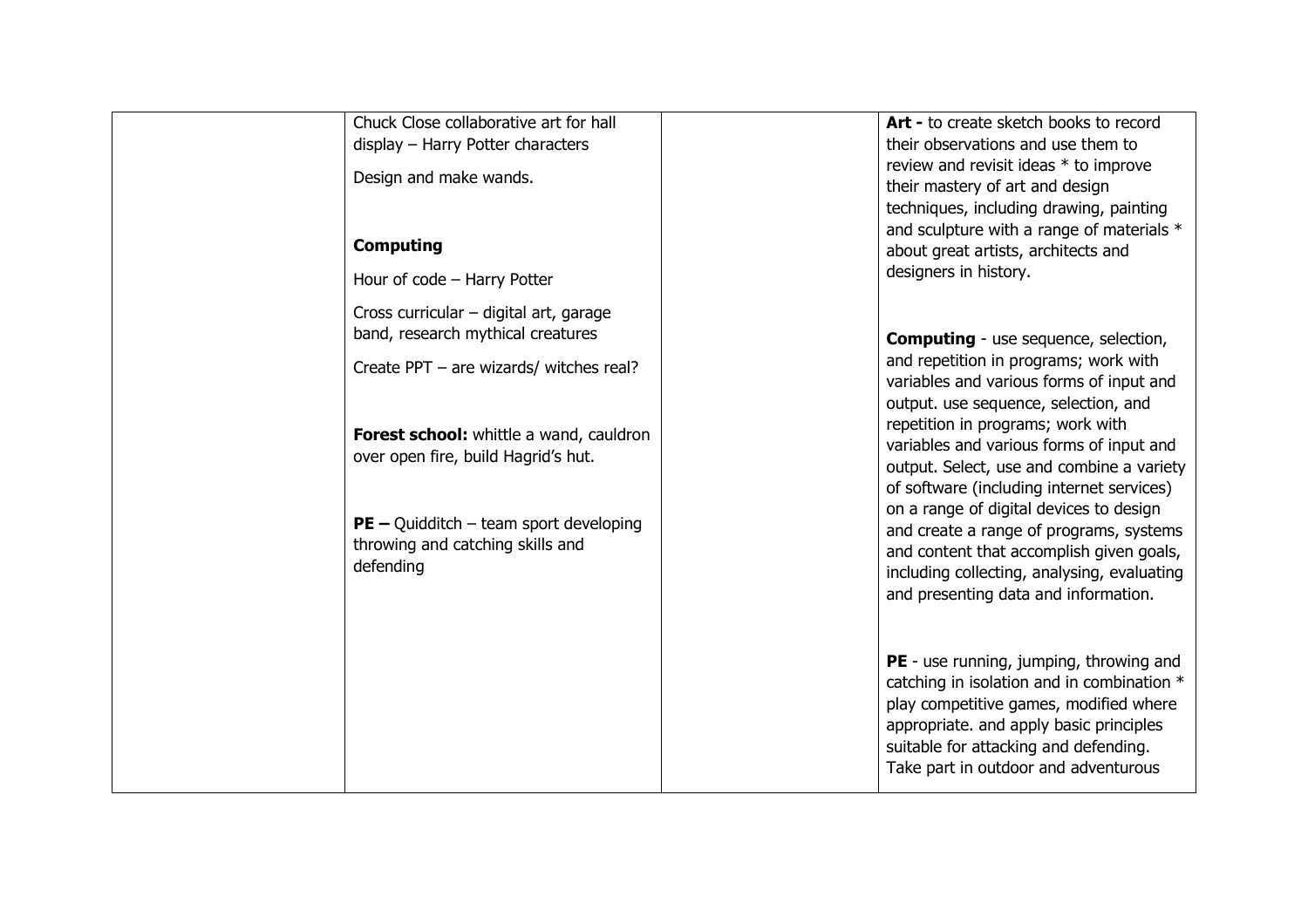|                                                                                            |                                                                                                                                                                                                                                                                |                                                                                         | activity challenges both individually and<br>within a team                                                                                                                                                                                                                                                                                                                                                                         |
|--------------------------------------------------------------------------------------------|----------------------------------------------------------------------------------------------------------------------------------------------------------------------------------------------------------------------------------------------------------------|-----------------------------------------------------------------------------------------|------------------------------------------------------------------------------------------------------------------------------------------------------------------------------------------------------------------------------------------------------------------------------------------------------------------------------------------------------------------------------------------------------------------------------------|
| <b>Diary</b> - Harry Potter's trip to<br>Hogsmead/Day of getting the<br>letter to Hogwarts | <b>Exploring the world of Magic</b><br><b>Geography:</b><br>Design own map of magical world<br>Locality of Gloucester/Churchdown and<br>human/physical features of Churchdown                                                                                  | Local Walk - Gloucester<br>cathedral, Gloucester<br>museum, Local walk of<br>Churchdown | <b>Geography - use the eight points of a</b><br>compass, four and six-figure grid<br>references, symbols and key (including<br>the use of Ordnance Survey maps) to<br>build their knowledge of the United<br>Kingdom and the wider world. Human<br>geography, including: types of settlement<br>and land use.                                                                                                                      |
|                                                                                            | DT:<br>Moving book of mythical creatures -<br>mechanisms<br>Cooking - Savoury Howlers<br>https://mommysmoviemagic.com/savory-<br>harry-potter-howler-recipe/<br>Make butter beer<br><b>Computing</b> – green screen (invisibility<br>cloak), gifs, moving gifs |                                                                                         | <b>DT</b> - Through a variety of creative and<br>practical activities, pupils should be<br>taught the knowledge, understanding<br>and skills needed to engage in an<br>iterative process of designing and<br>making. Explore and use mechanisms<br>[for example, levers, sliders, wheels and<br>axles], in their products<br>*prepare and cook a variety of<br>predominantly savoury dishes using a<br>range of cooking techniques |